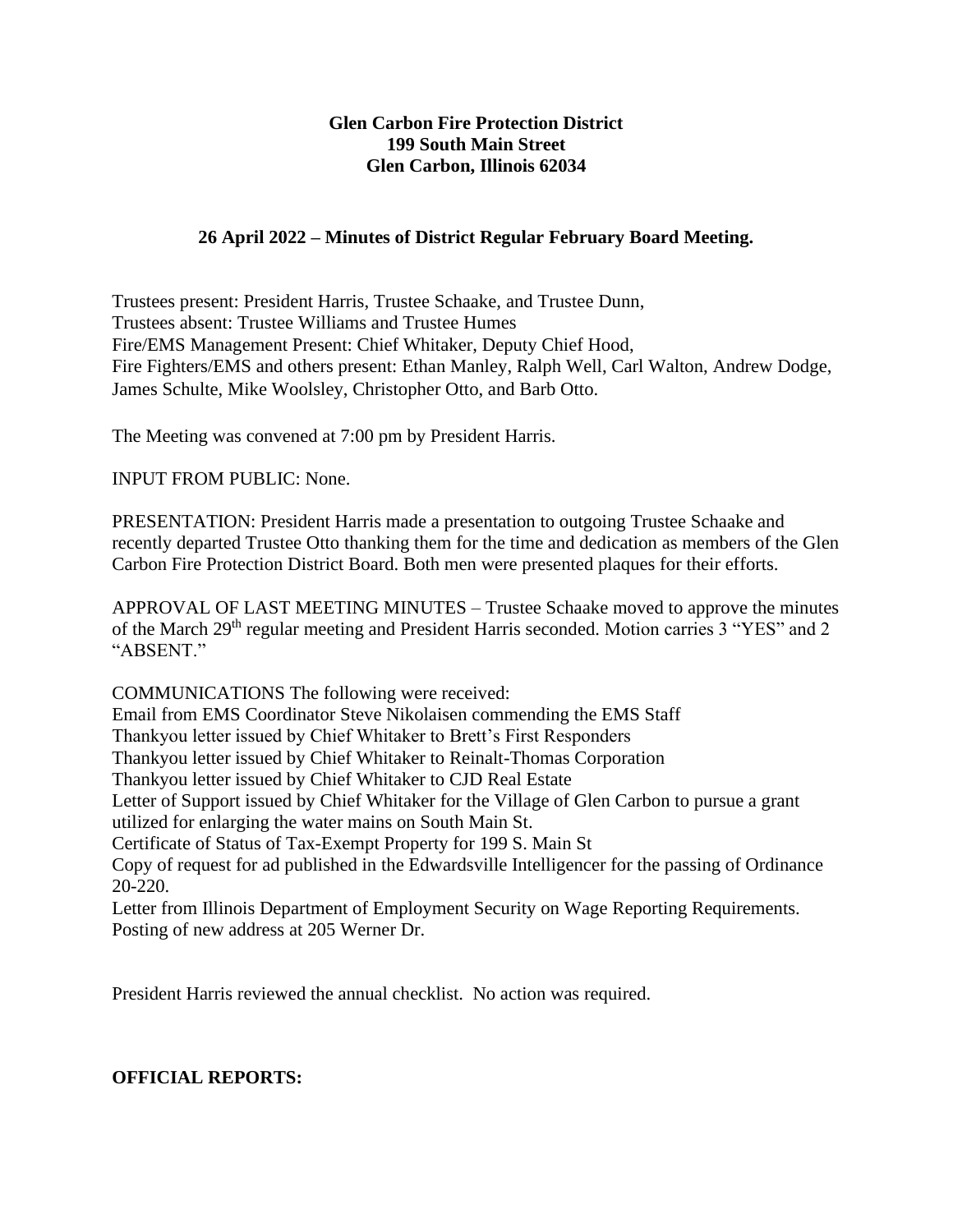#### TREASURER'S REPORT **–**

### Reporting Month: March 2022

|                          | <b>FIRE</b>   | <b>EMS</b>   | TOTAL         |
|--------------------------|---------------|--------------|---------------|
| <b>Beginning Balance</b> | 1,634,516.21  | 678,029.74   | 2,312,545.95  |
| Deposits                 | 20,115.03     | 99,942.48    | 120,057.51    |
| Expenditures             | (103, 914.24) | (75,549.98)  | (179, 464.22) |
| Net Activity             | (83,799.21)   | (24, 392.50) | (59, 406.71)  |
| <b>Ending Balance</b>    | 1,550,717.00  | 702,422.24   | 2,253,139.24  |
| <b>Statement Balance</b> | 1,544,655.43  | 720,171.76   | 2,264,827.19  |

Trustee Schaake also distributed the Profit and Loss Statement and the Checkbook spending for the month of March.

A motion was made by President Harris to approve the Treasurer's report as presented, seconded by Trustee Dunn. Motion carries 3 "YES" and 2 "ABSENT."

CHIEF'S REPORT – Fire Department Status – Chief Whitaker reported the following: Total EMS/Fire Calls for March  $1 -$  March  $31 = 149$ 

EMS Calls for March  $= 118$ , compared to 122 in same period in 2021, for a change of  $- 13.8\%$ . Year to date the EMS calls remain up 5.8%

Fire activity for March was: Total 149: Medical Assist (104), Grass Fire (3), Fire Alarm (3), Carbon Monoxide (2), Natural Gas Leak (2), Cooking Fire (1), Vehicle Accident (1), Power Line Down  $(1)$ 

Mutual Aid EMS – 30 total: Pontoon Beach (10), Maryville (9), Collinsville (6), Edwardsville (5)

Mutual Aid Fire –2 Total: Edwardsville (2)

Training Activity: Monthly training hours for Career and POC = 707.25. March Trainings included (all taught at the Bank of Edwardsville): Search and Rescue, Rapid Intervention Training, Horizontal and Vertical Ventilation, Forcible Entry. April trainings include Fire Nozzles and Streams, Hose loads, and Ropes and Knots.

Grants: Grants have been awarded for the Small Equipment Fund Grant and we were not chosen as a recipient. 104 grants were given statewide out of almost 500 applications. 3 departments in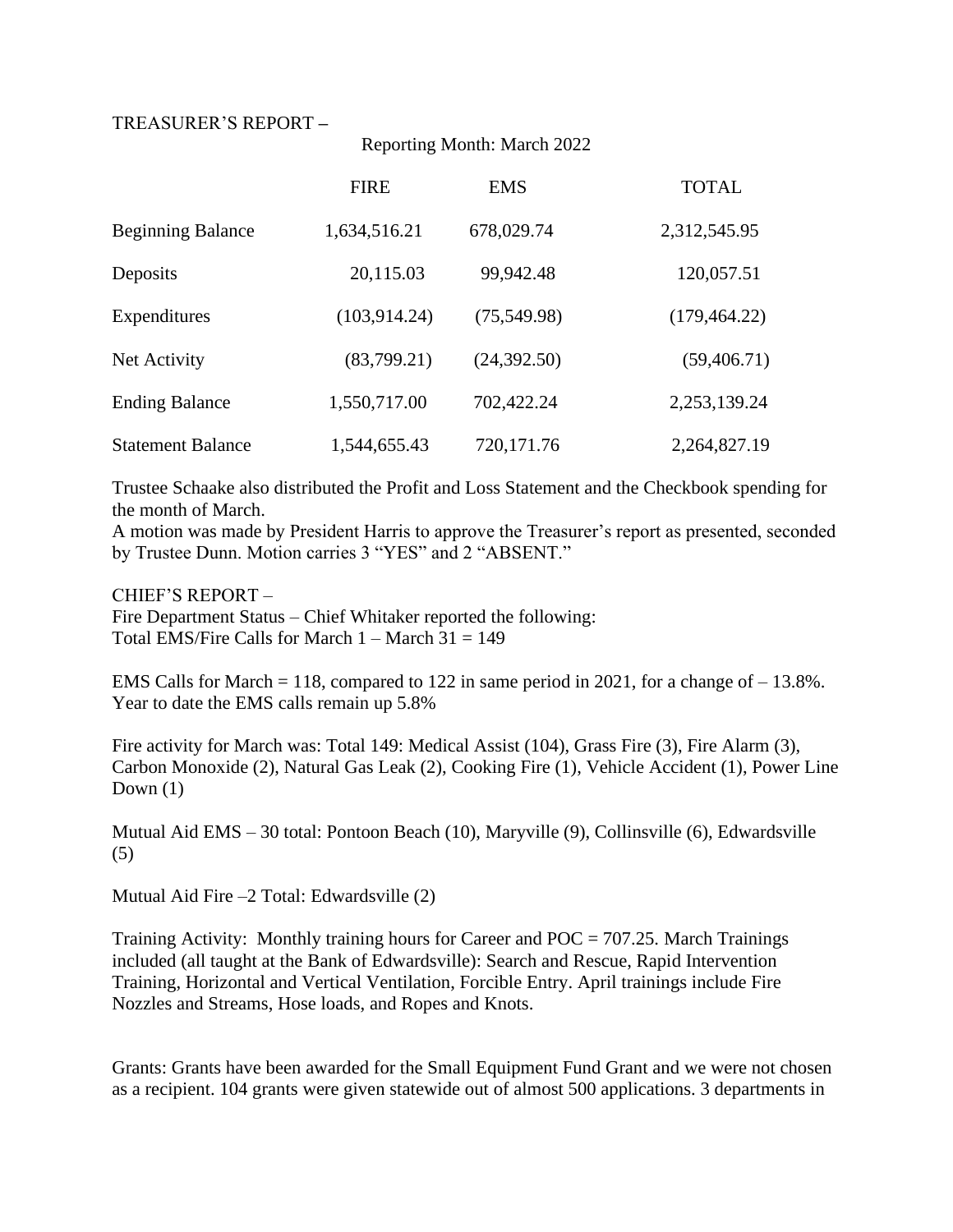Madison County received grant funding. Awaiting results of FEMA Assistance to Firefighters Grant for the purchase and installation of a burn building and the funding for an additional Basic Operations Firefighter class to be held at our facility at a cost of \$830,000

Equipment Repairs: None

Apparatus Repairs: 1900 had warranty work repaired and Oil Pressure sensor replaced. 1944 had 4 rear tires replaced. All DOT Inspections completed for Ambulances

Major Incidents: Responded to several mutual aid fires in Edwardsville and Troy during the past month. Glen Carbon had one residential structure fire that was contained to the outside of the structure. Glen Carbon also had a vehicle fire on the interstate that shut down traffic for an extended duration.

Foreign Fire Board: Board met on Thursday April 21st at 6pm. Board approved the split purchase of the Personal Trainer at a cost of \$1,500 Board approved the purchase of a 3-man Sauna to be placed in the mezzanine at Station 2 at a cost of \$5,000 Board is obtaining quotes for the placing of Chevron onto the rear of the Fire Apparatus.

Chief Whitaker advised on the current EMS Billing Rates. He advised that we received our first GEMT payment in the amount of \$47,976.84. Has a meeting setup with staffing from Andres Medical Billing to discuss reporting.

There were no issues or accidents to report on in March.

Staffing: Chief Whitaker requested to hire 1 additional Part Time Paramedic, Brendon Heaton, and 3 additional Paid-on-Call Firefighters, Tyler McCracken, Nicholas McDonald, and Sawyer McGrath. Motion was made by President Haris, 2nd by Trustee Dunn to hire all 4 members at the request of Chief Whitaker. Motion carries 3 "YES" and 2 "ABSENT."

## DEPTUY CHIEF/ADMINISTRATOR REPORT

11 Building Inspections completed in March Units 1901 is back in service replaced alternator, 3 injectors, fuel pump, fuel filters, sending unit, flushed fuel tank 1900 recall on air bags completed, replaced oil PSI sensor 1944 replaced all 4 rear tires all 3 ambulance DOT inspections completed 3 Chain Saw repairs completed (new chain, new plug, new filter) Monthly safety meeting with Ameren, Keystone Annual Aerial inspection will be scheduled for August (1930,1933,1935)

### **OLD BUSINESS**: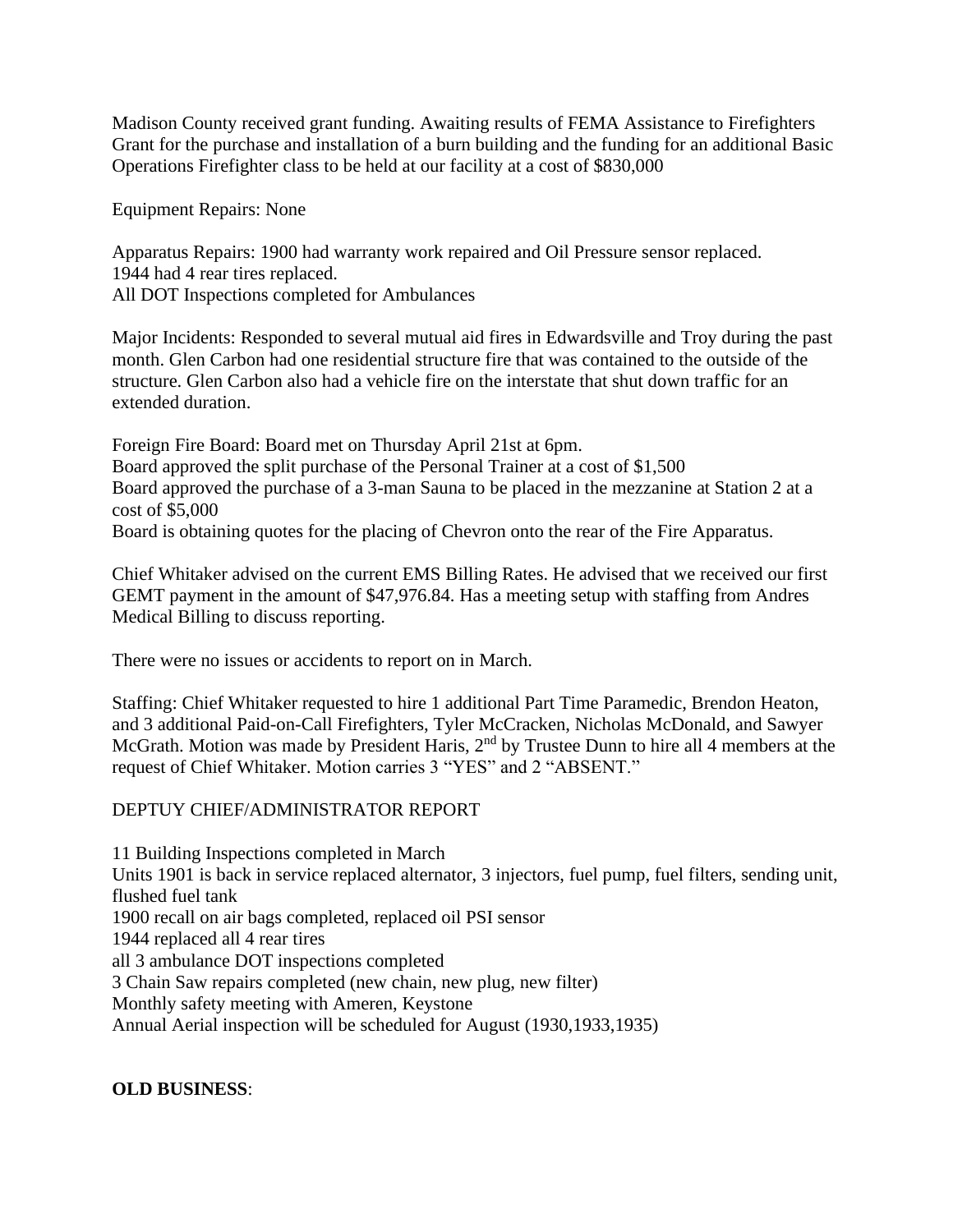CoVid-19 Operation Status: Chief Whitaker reported on a change to PPE requirements on medical calls. Due to low transmission rates in our area minimum PPE requirements have been reduced to a surgical mask on non-Covid related emergencies.

The Mutual Aid Agreement with Maryville discussion has been postponed by Maryville Mayor until May 2022.

We received an email from MCT advising that they have completed the maps and their Legal department is still in the process of completing the paperwork.

Chief Whitaker reported that he spoke with Nick Meggos from Nyhart Corporation, and he has received all of the current documentation of IMRF from 2021 thru present, however he is now looking for the total amount to be received from IMRF when we officially transfer to an Article IV pension system. Franklin and Vaughn will be obtaining the necessary information and will forward onto the Nyhart Corporation as soon as they have it.

Chief Whitaker presented renderings of the proposed Burn Building to be erected on the western edge of the District property. He advised that Grant's are scheduled to be awarded on April 30, 2022, and we would have a better idea about financial obligations at the next meeting. DC Hood made the initial presentation to the Building and Zoning Board to begin the approval process with the Village of Glen Carbon.

## **NEW BUSINESS**

Chief Whitaker led a discussion on the Memorandums of Understanding (MOU's) between the District and Local 1700. He requested the approval of 3 MOU: Shift Bidding, Emergency Call Back, and Non-Emergency staffing for 3<sup>rd</sup> ambulance. Motion was made by Trustee Schaake, 2<sup>nd</sup> by Trustee Dunn to approve all 3 MOU's. Motion carries 3 "YES" and 2 "ABSENT."

A discussion was held in regards to the Mcore Foundation utilizing Fire Station #1 to host a Cardiac Screening for teenagers. This would take place in late summer early fall and all proper building usage documents would be completed. Motion made by President Harris, 2<sup>nd</sup> by Trustee Dunn to allow Mcore Foundation to hold their screenings at the Fire Station. Motion carries 3 "YES" and 2 "ABSENT."

President Harris announced that he will be appointing Mr. Christopher Otto and Mr. Carl Walton as his annual appointments to the pension board.

Chief Whitaker reported on the damage sustained to 1-50' section of 1.75" hose that was sustained at a vehicle fire earlier this month. He advised the hose would be discarded and replaced.